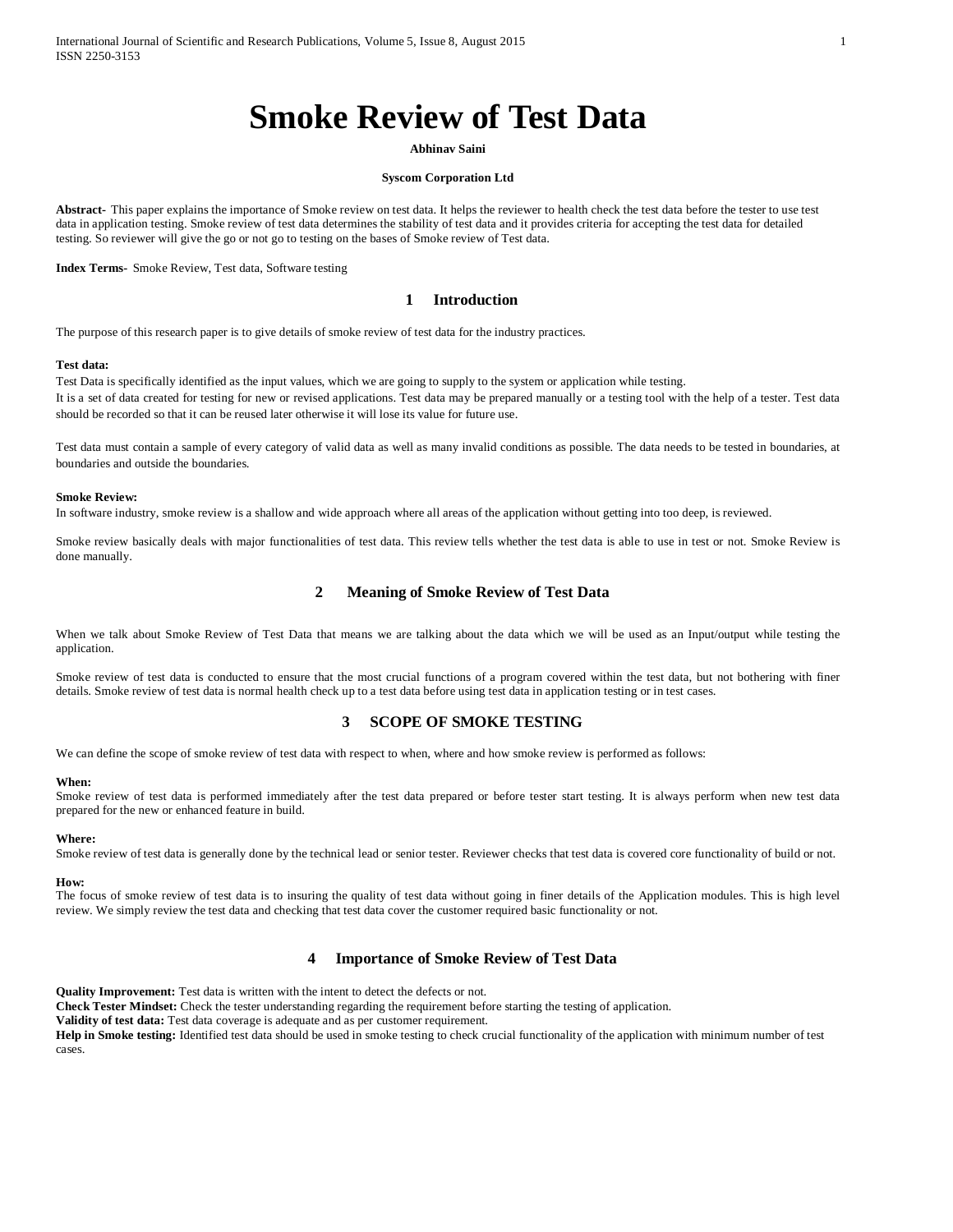# **5 Real Time Example**

Here, **customer requirement** was to validate E-mail ID enter by the user should be valid. As per customer requirement, user should only enter alphabets, digits, underscore, Dash in address field, missing domain name, not use Unicode character and E-mail length should be 100 characters maximum.

As per the Customer requirement, our validation engineer provides the following Test data on E-mail ID. In column, "Test data should be in smoke review" mark as **Yes** should be mandatory in Smoke Review of test data. If this test data is not found then give no go to test data and request the tester to enhance the test data.

|                                                                                                                                                                             | Enter your contact information and message.     |  |
|-----------------------------------------------------------------------------------------------------------------------------------------------------------------------------|-------------------------------------------------|--|
| john                                                                                                                                                                        | Name                                            |  |
| me@example.com                                                                                                                                                              | Requirement of Customer<br>Email                |  |
| Message                                                                                                                                                                     |                                                 |  |
| Lorem ipsum dolor sit amet, consectetur<br>adipisicing elit, sed do eiusmod tempor<br>incididunt ut labore et dolore magna aliqua.<br>Ut enim ad minim veniam, quis nostrud | exercitation ullamco laboris nisi ut aliquip ex |  |

| S. No.         | <b>Test Case</b>                                                                     | Valid/Invalid Email address Test data           | Test data should be in<br><b>Smoke review</b> |
|----------------|--------------------------------------------------------------------------------------|-------------------------------------------------|-----------------------------------------------|
| $\mathbf{1}$   | Valid email                                                                          | email@domain.com                                | Yes                                           |
| $\overline{2}$ | Email contains dot in the address field                                              | firstname.lastname@domain.com                   | N <sub>o</sub>                                |
| 3              | Email contains dot with sub domain                                                   | email@subdomain.domain.com                      | N <sub>o</sub>                                |
| $\overline{4}$ | Plus sign is considered valid character                                              | firstname+lastname@domain.com                   | N <sub>0</sub>                                |
| 5              | Domain is valid IP address                                                           | email@123.123.123.123                           | N <sub>0</sub>                                |
| 6              | Square bracket around IP address is<br>considered valid                              | email@[123.123.123.123]                         | N <sub>0</sub>                                |
| $\overline{7}$ | Quotes around email is considered valid                                              | "email"@domain.com                              | N <sub>o</sub>                                |
| 8              | Digits in address are valid                                                          | 1234567890@domain.com                           | Yes                                           |
| 9              | Dash in domain name is valid                                                         | email@domain-one.com                            | No                                            |
| 10             | Underscore in the address field is valid                                             | @domain.com                                     | Yes                                           |
| 11             | name is valid Top Level Domain name email@domain.name.                               |                                                 | N <sub>0</sub>                                |
| 12             | Dot in Top Level Domain name also<br>considered valid (use co.jp as example<br>here) | email@domain.co.jp                              | No                                            |
| 13             | Dash in address field is valid                                                       | firstname-lastname@domain.com                   | Yes                                           |
| 14             | Missing @ sign and domain                                                            | Plain address                                   | Yes                                           |
| 15             | Garbage                                                                              | #@%^%#\$@#\$@#.com                              | No                                            |
| 16             | Missing username                                                                     | @domain.com                                     | Yes                                           |
| 17             | Encoded html within email is invalid                                                 | Joe Smith <email@domain.com></email@domain.com> | N <sub>0</sub>                                |
| 18             | Missing @                                                                            | email.domain.com                                | N <sub>0</sub>                                |
| 19             | Two $@$ sign                                                                         | email@domain@domain.com                         | N <sub>o</sub>                                |
| 20             | Leading dot in address is not allowed                                                | email@domain.com                                | No                                            |
| 21             | Trailing dot in address is not allowed                                               | email.@domain.com                               | N <sub>o</sub>                                |
| 22             | Multiple dots                                                                        | emailemail@domain.com                           | N <sub>0</sub>                                |
| 23             | Unicode char as address                                                              | あいうえお@domain.com                                | Yes                                           |
| 24             | Text followed email is not allowed                                                   | email@domain.com (Joe Smith)                    | N <sub>o</sub>                                |
| 25             | Missing top level domain<br>(com/net'.org/etc)                                       | email@domain                                    | Yes                                           |
| 26             | Leading dash in front of domain is<br>invalid                                        | email@-domain.com                               | N <sub>0</sub>                                |